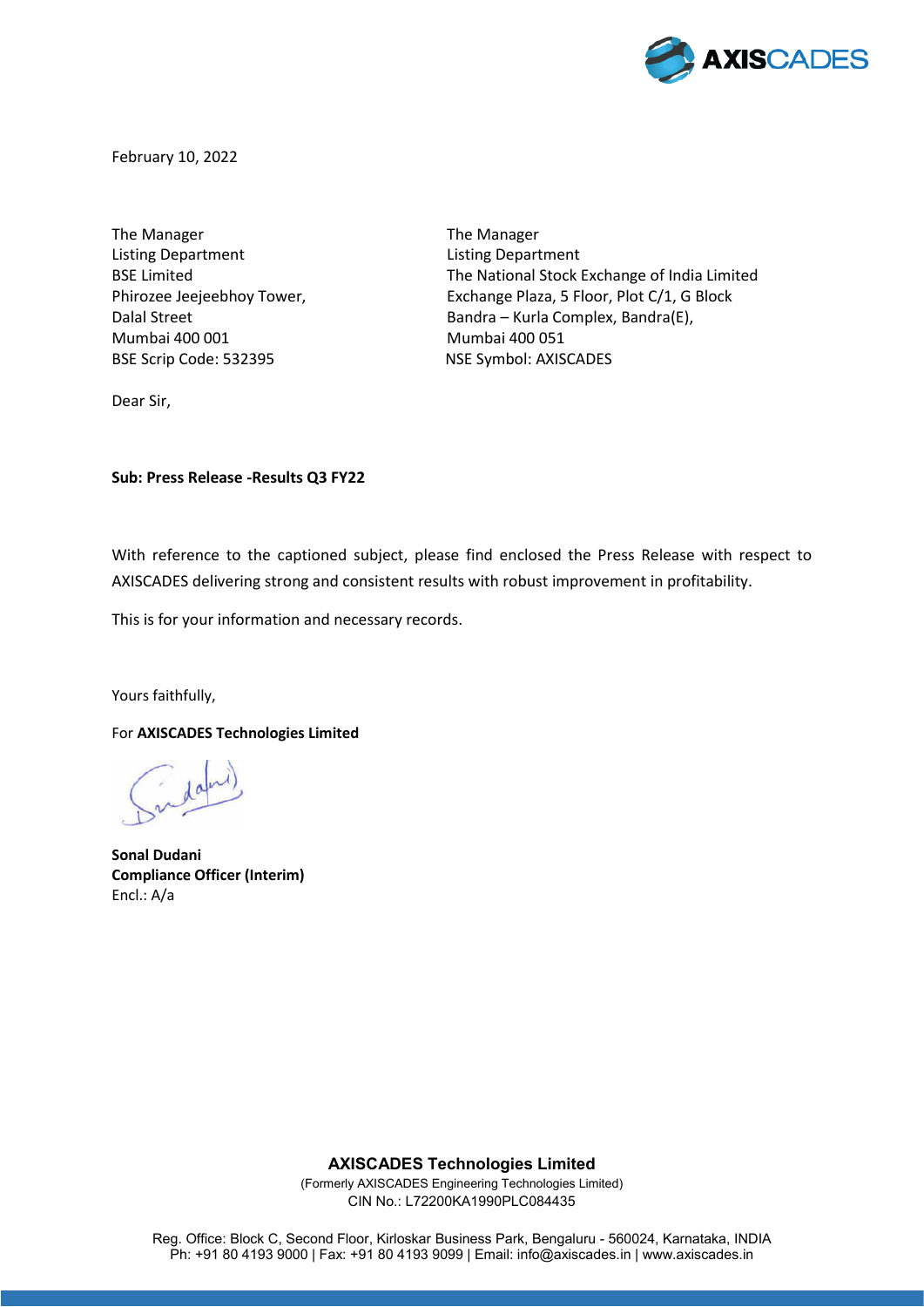

# AXISCADES delivers another quarter of strong and consistent results with robust improvement in profitability

Revenue growth of 25.3% Q-o-Q and PAT growth of 185.7% Q-o-Q

### Key Highlights

- Revenue growth Q-o-Q at 25.3% in INR terms; INR 1,693 Mn, highest is last 7 Quarters
- Revenue growth Q-o-Q at 24.3% in \$ terms; \$ 22.7 Mn
- EBITDA margin at INR 201 Mn at 11.82%, improved by 116 bps compared to 10.66% in Q2 FY22
- Added 5 New customers 1 in Automotive and 4 in Heavy Engineering
- PAT for the quarter stands at INR 79 Mn; grew 185.7% Q-o-Q

Bangalore, February 10, 2022: AXISCADES Technologies Ltd. [AXISCADES (BSE: 532395 | NSE: AXISCADES], a leading end to end engineering and technology solution catering to the aerospace, defence, heavy engineering, automotive, energy, medical & healthcare sectors, serving Global OEMs, today announced results for the third quarter of FY 2021-22 ended December 31, 2021.

### Financial highlights for the quarter:

- Q3 FY22 Total Income at INR 1,702 Mn against INR 1,388 Mn in Q2 FY22
- EBITDA stands at INR 201 Mn, translating to an EBITDA margin of 11.82%
- PAT for Q3 FY22 stands at INR 79 Mn; growth of 185.7% Q-o-Q
- Strong revenue addition in Aerospace; grew by 18.1% Q-o-Q
- Strong order book of USD 57.0 Mn as of 31st Dec-2021, growth of 32.7% Q-o-Q

Commenting on the performance, Mr. David Bradley, Chairman of AXISCADES said: "The performance for Q3 has been very encouraging. This is the second consecutive quarter, where the Company delivered strong revenue growth of 20%+ Q-o-Q. This growth was backed by strong traction in the Product and solutions vertical and improved outlook in the Aerospace vertical. Our EBITDA stands at INR 201 Mn at 11.82% improved by 116 bps Q-o-Q. We are hopeful of continuing the good growth next quarter also. During the quarter, the company has secured a multi-year contract renewal from Airbus and has been recognized as a preferred supplier to Airbus EMES3. I am also glad to announce the appointment of Arun Krishnamurthi as MD & CEO and Shashidhar SK as Chief Financial Officer (CFO). I am confident that under the leadership of newly appointed management, the company will strengthen the current position and make the focused investments that augment the company's capabilities, ensuring strategically oriented differentiation in the market."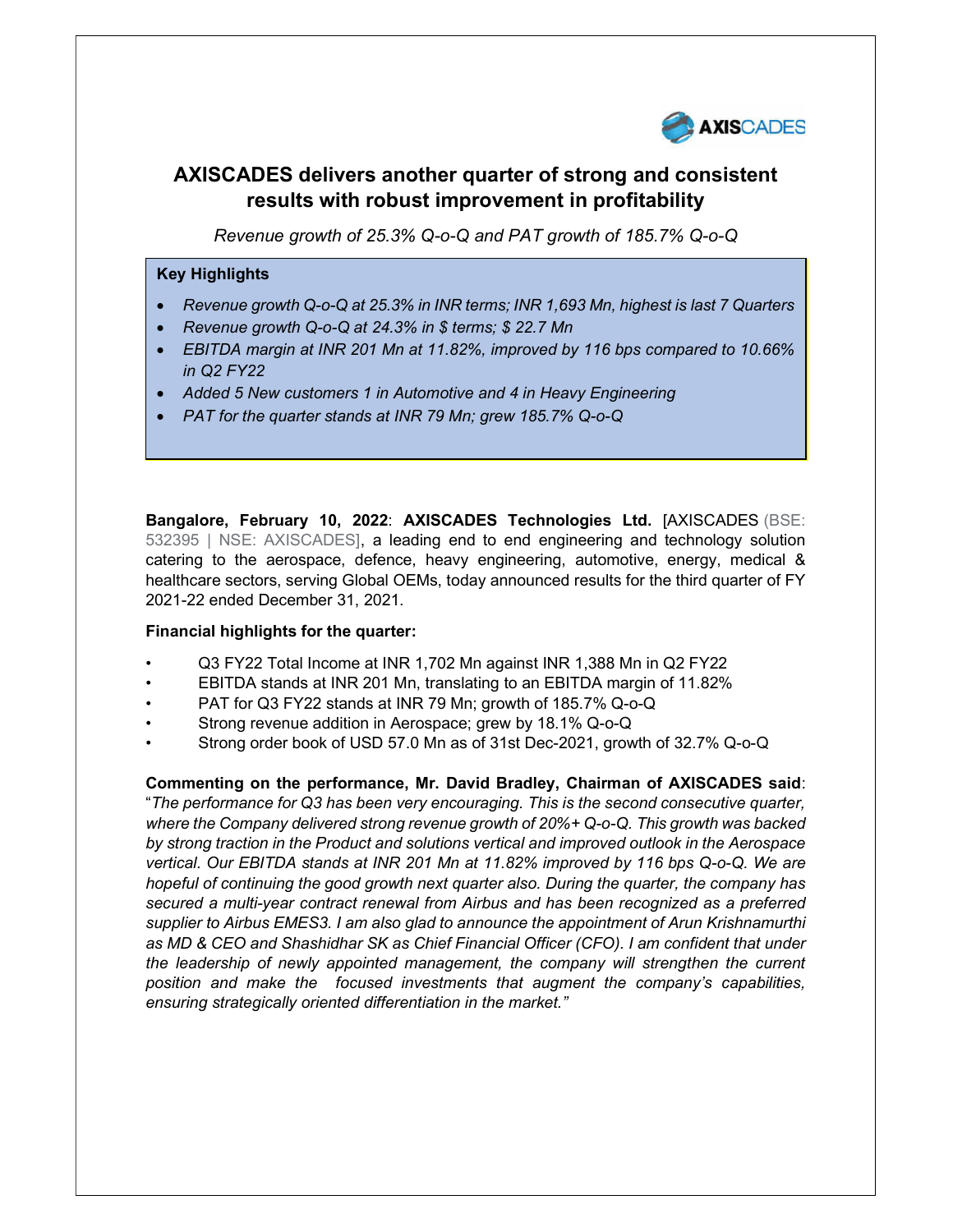Commenting on the results and outlook, Mr. Arun Krishnamurthi, CEO & MD of AXISCADES said "The performance for Q3 was inline with expectation. During the quarter we added 5 new strategic clients, all of which have potential to grow. Our strategy is to pivot AXISCADES to a digital first company with focus on Embedded software, AI / ML, PLM on the cloud and Industry 4.0. We are looking at strengthening the relationships with our existing clients and partner with them to innovate on new frameworks and solutions. As has been consistently demonstrated, AXISCADES has significant strengths in Aerospace and Heavy Engineering. Our focus will be on growing these areas as well as diversifying into other sectors which offer strong potential in the engineering space."

### Performance Highlights

| <b>Particulars (INR Mn)</b> | <b>Q3 FY21</b> | <b>Q2 FY22</b> | <b>Q3 FY22</b> | $Q-O-Q$ | Y-o-Y        |
|-----------------------------|----------------|----------------|----------------|---------|--------------|
| Total Income                | 1,285          | 1,388          | 1,702          | 22.6%   | <b>32.5%</b> |
| <b>EBITDA</b>               | 206            | 148            | 201            | 36.0%   | $-2.5%$      |
| <b>EBITDA Margin</b>        | 16.1%          | 10.7%          | 11.8%          | 116     | $-425$       |
| <b>PAT</b>                  | 56             | 28             | 79             | 185.7%  | 41.8%        |

(All Numbers in INR Millions except % data)

|                              | (All Numbers in USD Millions except % data) |                |                |         |          |
|------------------------------|---------------------------------------------|----------------|----------------|---------|----------|
| <b>Particulars (USD Mn)</b>  | <b>Q3 FY21</b>                              | <b>Q2 FY22</b> | <b>Q3 FY22</b> | $Q-O-O$ | $Y$ -o-Y |
| <b>Total Income</b>          | 17.4                                        | 18.8           | 22.8           | 21.5%   | 31.4%    |
| <b>EBITDA</b>                | 2.8                                         | 2.0            | 2.7            | 34.8%   | $-3.3%$  |
| <b>EBITDA Margin</b>         | 16.1%                                       | 10.7%          | 11.8%          | 116     | $-425$   |
| <b>PAT</b>                   | 0.8                                         | 0.4            | 1.1            | 183.3%  | 40.6%    |
| Average Exchange Rate (\$/₹) | 74.0                                        | 73.9           | 74.6           |         |          |

## Key Operational Highlights

- Added 1new customer in Automotive and 4 in Heavy Engineering vertical
- Secured a multi-year contract renewal from Airbus and have been recognized as a preferred supplier to Airbus EMES3
- Received new orders for the Strategic Technology Solutions vertical
- Appointed Arun Krishnamurthi as MD & CEO and Shashidhar SK as CFO
- During the quarter, Jupiter Capital, promoter company, has significantly reduced equity shares pledged with Company's bankers. Currently equity shares pledged constitutes 16.17% of total shareholding compared to pledge shares of 46.17% of total shareholding in last quarter.